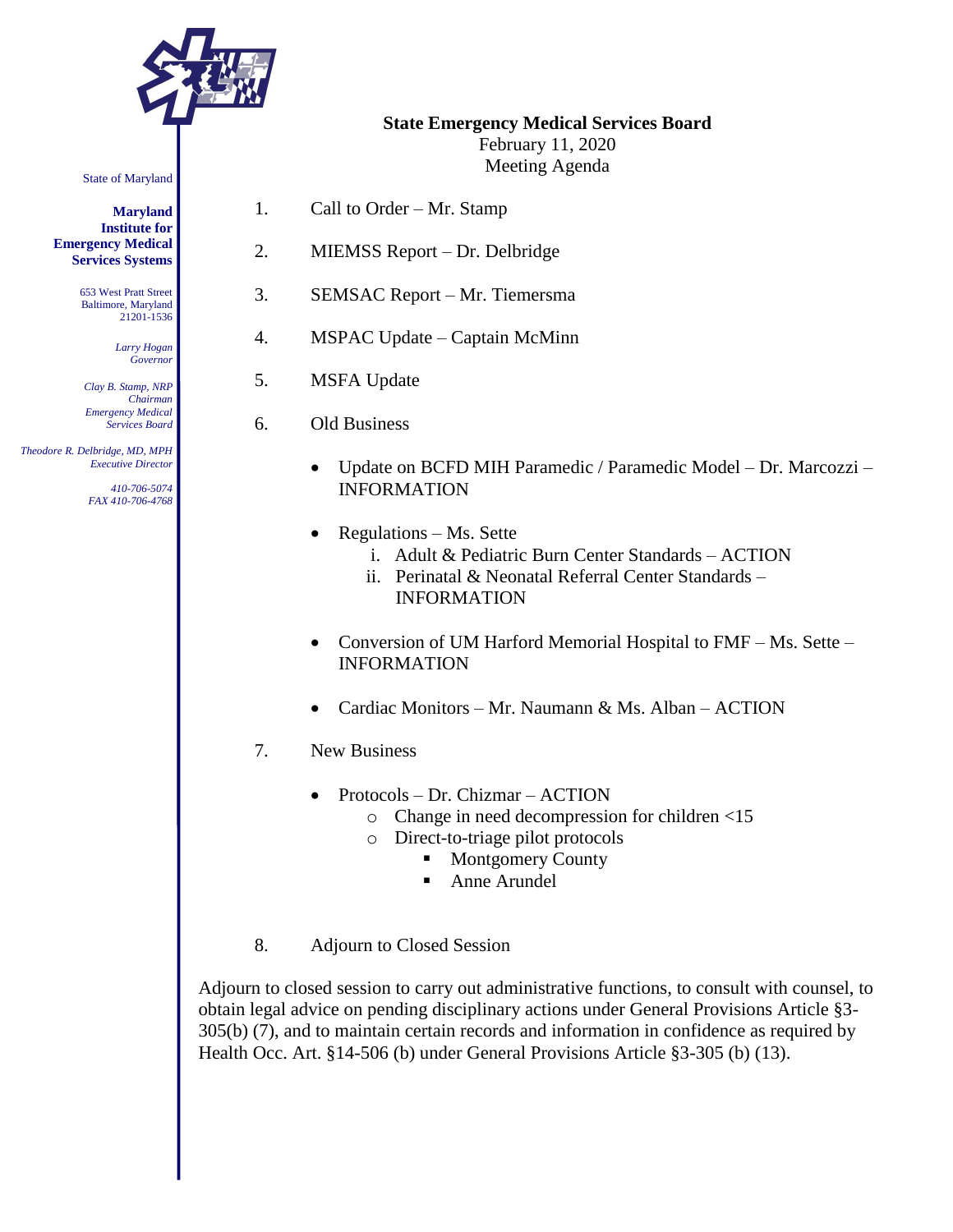

State of Maryland

**Maryland Institute for Emergency Medical Services Systems**

> 653 West Pratt Street Baltimore, Maryland 21201-1536

> > *Larry Hogan Governor*

*Clay B. Stamp, NRP Chairman Emergency Medical Services Board*

 *Theodore R. Delbridge, MD, MPH Executive Director*

> *410-706-5074 FAX 410-706-4768*

# **State Emergency Medical Services Board February 11, 2020**

#### **Minutes**

**Board Members Present:** Clay Stamp, Chair; Stephen Cox; William J. Frohna, MD (phone); Wayne Tiemersma; James Scheulen, NREMT-P; Sally Showalter, RN; Mary Alice Vanhoy, RN; Dany Westerband, MD.

**Board Members Absent**: Sherry Adams, RN, Vice-Chair; Dean E. Albert Reece, MD.

**Others Present:** Dr. Marcozzi; Ms. Landy; Chief Matz;

**MSPAC:** Capt. Keith McMinn; Major Tagliaferri; Mr. Wood

**MIEMSS**: Dr. Delbridge; Ms. Gainer; Dr. Chizmar; Ms. Abramson; Ms. Aycock; Ms. Alban; Mr. Bilger; Mr. Brown; Mr. Naumann; Mr. Balthis; Mr. Goff; Ms. Mays; Ms. Gilliam

**RACSTC**: Tara Carlson, RN

Chairman Stamp called the meeting to order at 9:03 am. He recognized the MIEMSS staff and stakeholders and thanked them for their service.

### **MIEMSS Report**

Dr. Delbridge provided an update to the Board.

EMS Plan – Vision 2030. Dr. Delbridge reported that the EMS Plan Steering Committee had reviewed all the comments on the draft plan that had been received. He said he was reviewing their feedback and modifying the draft as needed.

CRISP. Dr. Delbridge said that statewide integration of eMEDS into CRISP was almost complete, with the addition of Prince George's and Anne Arundel County. Only Cecil County remains to complete their participation agreement.

@HA (Ambulances at Hospitals). This application provides real-time awareness of the EMS – Emergency Department interface by identifying the number of ambulances at emergency departments. Dr. Delbridge said that once completed, EMS personnel would be able to open the App and view the number of ambulances from all jurisdictions at hospitals of interest. MIEMSS is working with jurisdictions to obtain access to their CAD feeds.

CHES. Dr. Delbridge said that emergency department overcrowding continues to be a concern, and MIEMSS is hoping to identify accurate and objective criteria that could be used by all hospitals to identify ED overcrowding.

Dr. Delbridge said that both the @HA and CHES initiatives would assist in more accurate identification of ED overcrowding. Mr. Stamp noted that in the past, EMS was not allowed to provide care to EMS patients waiting in the ED to be off-loaded from the stretcher, but that the practice was more common now. Dr. Delbridge said that EMS should not be starting new therapies on these patients in the ED.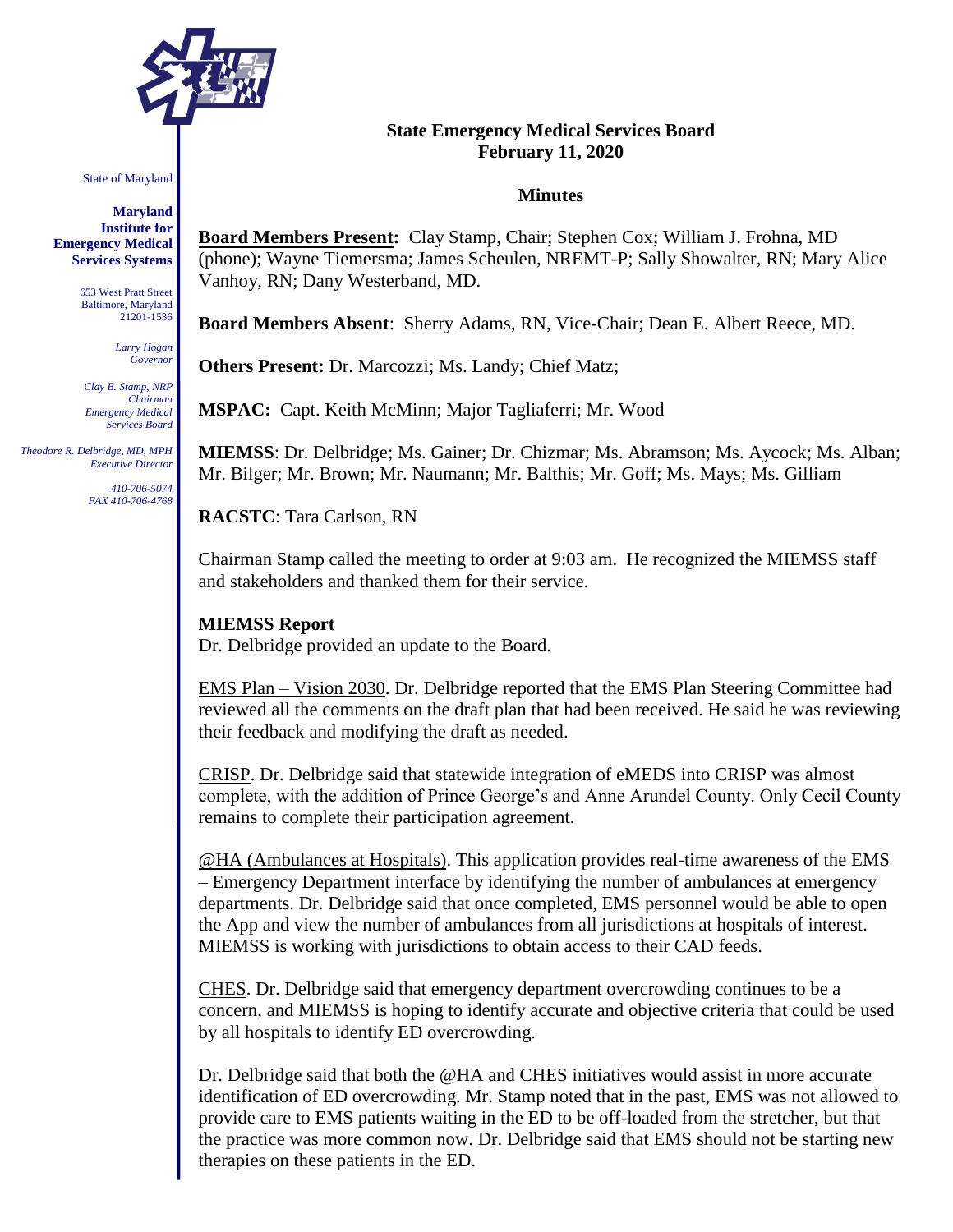Legislature. Dr. Delbridge reported that MIEMSS' budget hearings had gone well. He said that the legislators were interested in the continuing need for grants to support infectious diseases initiatives; funding for the new models of EMS care including Mobile Integrated Health; and yellow alerts and ED overcrowding.

Designations. Dr. Delbridge reported that White Oak Medical Center received full re-designation as a Primary Stroke Center and Shore Health Queen Anne Emergency Center received full re-designation as a Freestanding Medical Facility.

Rural Health Care. Dr. Delbridge said that MIEMSS met with the Maryland Health Care Commission (MHCC) and the Health Services Cost Review Commission (HSCRC) to discuss models for rural health care. He said that MHCC had conducted a study and were considering several different models, including critical access, freestanding facility that requires a "hub," or an expanded clinic. He said that MIEMSS has stressed that regardless of the model used, an emergency department must be staffed with an ED physician.

### **SEMSAC Report**

Chief Tiemersma reported that the February SEMSAC meeting was cancelled. He said that at the upcoming March meeting, SEMSAC will be discussing EMS sustainability (financial issues, human resources, etc.). He said that Dr. Greg Buehler from Kaiser and Deb Aliff from Procare Ambulance will be discussing their MIH proposal.

#### **MSPAC Report**

Capt. McMinn said there was no formal MSPAC report, but noted the recent press coverage on helicopter safety that had followed the helicopter crash involving Kobe Bryant. He said that on March 19<sup>th</sup>, the MSPAC will celebrate 50 years of Medevac transports.

Chief Tiemersma asked about availability of Trooper 5. Capt. McMinn said that seven (7) pilots are currently being trained and should be released for duty in the March – April timeframe. He said MSPAC would also be getting six (6) medics. He said these additional personnel would assist with increased availability, but 24-hour coverage could not be guaranteed at this point.

#### **MSFA Report**

Mr. Cox reported on behalf of the MSFA and said that work on issues in the Legislature was a continuing focus.

# **RACSTC**

No report. Ms. Carlson noted that the Shock Trauma Gala would be held on April 4<sup>th</sup>.

#### **OLD BUSINESS**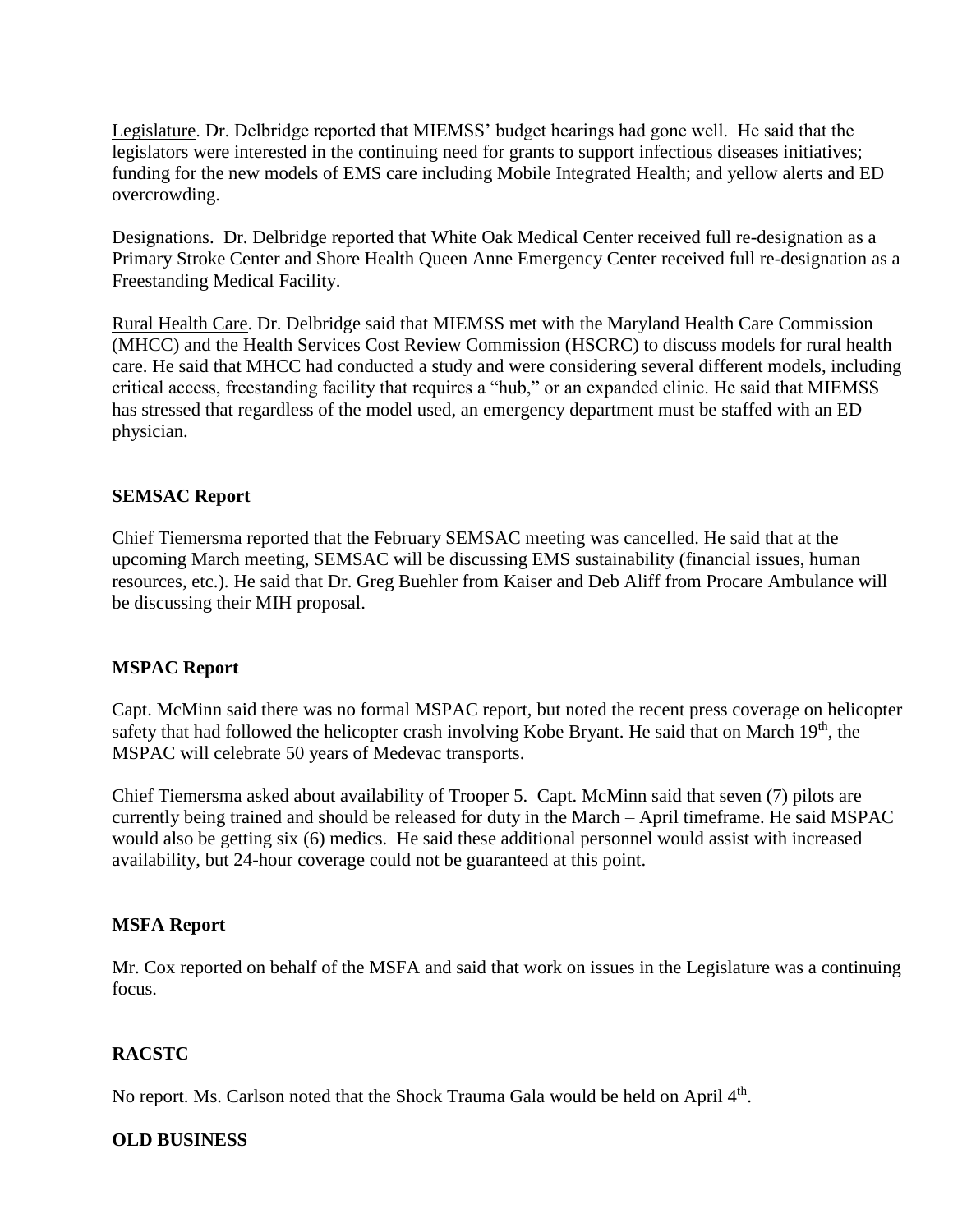Update on BCFD MIH Paramedic / Paramedic Model. Dr. David Marcozzi, Ms. Colleen Landy, and Chief Jim Matz reported on the Baltimore City Fire Department / University of Maryland School of Medicine program. Dr. Marcozzi said the pilot program, approved in August 2019, was initially staffed with a paramedic and a nurse. He said that the utility of this staffing model was limited because availability of nurses was limited, which, in turn, limited the number of patients that could be seen. He said the use of a paramedic – paramedic model will allow the Program to see more patients. He said the paramedic-paramedic model was put into place in the early fall and involved additional training and education and reinstatement of Zoom for all visits. The paramedic-paramedic model was rolled out on October 1<sup>st</sup>, with the lead paramedic having been approved by double check-offs from direct nursing oversight. He said that different aspects of the model were evaluated from November to January and resulted in several changes, e.g., Zoom is now used for all initial visits and patients triaged as "red." He said that the program had a better understanding of patients' health and social support needs, and there had been zero adverse outcomes and no identified safety incidents or risks. He noted there had been a 29% decrease in ED utilization, a 5% decrease in inpatient admission, and a 26% reduction in observation visits (<23 hr). Those in the program who have been readmitted spend 0.6 fewer days in the hospital.

Ms. Landy said that patients from West Baltimore who are discharged to a home within 6 specified zip codes may be eligible for the program. She said that the program works with the inpatient treatment team for pre-planning. She said that using the new staffing model has allowed the program to work 10 hours / day, which added 1-2 visits / day. She said there were 79 patients in the first cohort and 109 in another. Dr. Marcozzi said that EMS participates in interdisciplinary hospital rounds.

Ms. Landy said that the program received funding from the HSCRC for two years, and funding is sufficient to extend into a third year. She said the funding occurred via a rate adjustment to the hospital that was passed-through to Baltimore City.

Dr. Chizmar noted that the telemedicine component of the program was important, as was the additional training provided to paramedics (40+ hours).

Regulations. Ms. Sette presented the following regulations:

• Adult & Pediatric Burn Center Standards. Ms. Sette said the Board had previously approved these standards for publication in the Maryland Register. She said that no comments had been received on the standards.

# **Upon the motion of Ms. Showalter, which was seconded by Mr. Scheulen, the Board unanimously approved the Adult & Pediatric Burn Center Standards.**

• Perinatal & Neonatal Referral Center Standards. Ms. Sette presented these standards for information and said the standards are updated every five (5) years. She said that the Maryland Department of Health has a Perinatal Advisory Committee that updates the standards, which are then translated into MIEMSS COMAR regulations and used for designation purposes. She said there were several notable changes, including educational standards for hospitals, a new requirement for a dietician for Level IV centers, and the ability to care for obese patients. She said the Board would vote on the standards at an upcoming meeting.

Conversion of UM Harford Memorial Hospital to a Freestanding Medical Facility (FMF). Ms. Sette reminded the Board that the MHCC may exempt a hospital-to-freestanding conversion from Certificate of Need requirements depending on certain factors, one of which is whether the conversion will maintain adequate and appropriate delivery of emergency care within the statewide emergency medical services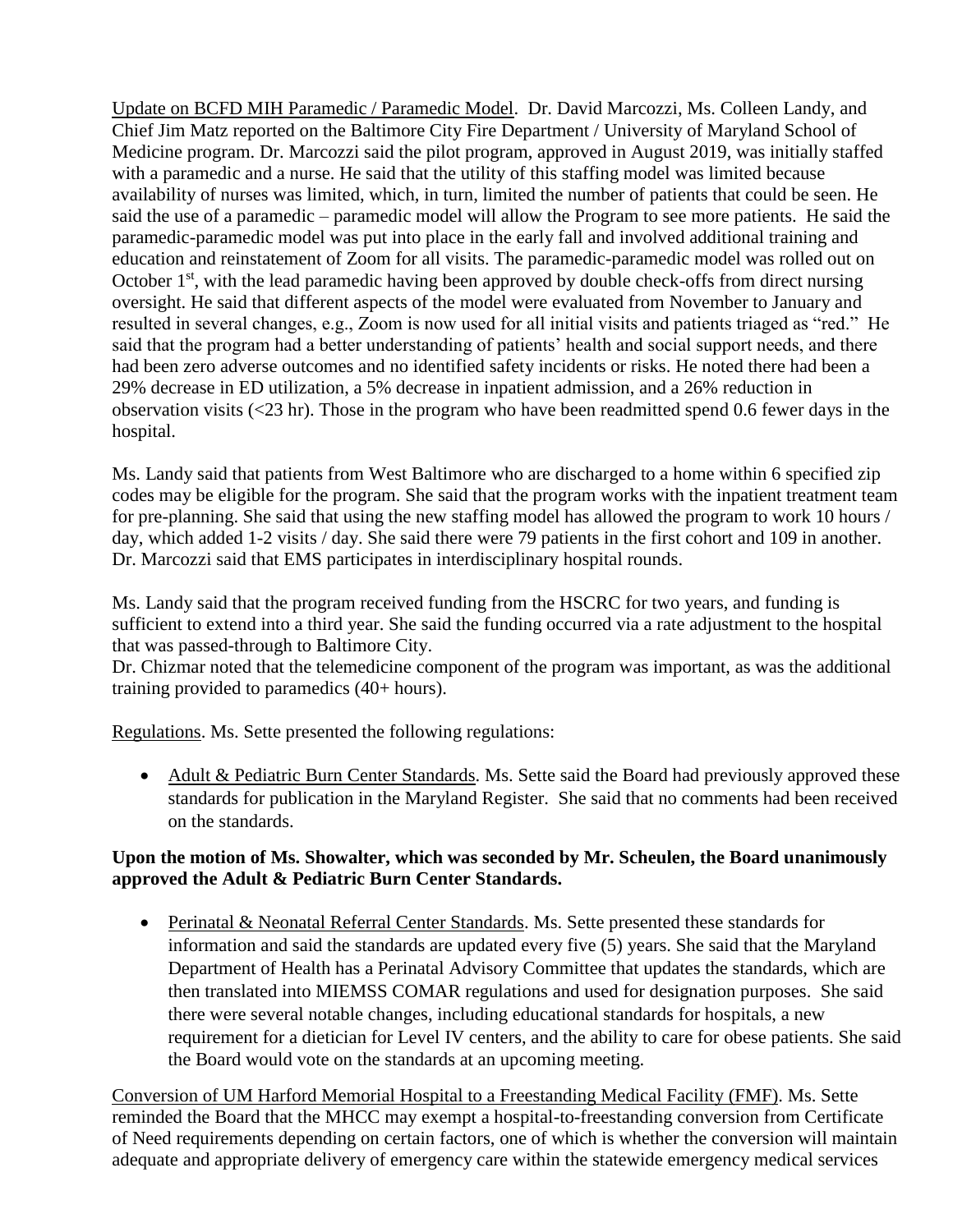system, as determined by the State Emergency Medical Services Board. The Board previously determined that the Harford Memorial conversion would maintain appropriate delivery of emergency care. Since that determination, the conversion project had been revised, but none of the revisions would alter the Board's initial determination.

Mr. Scheulen said these conversions result in changes to EMS and changes in patient transfer patterns that result in transfers to additional facilities; he said any reduction in hospital capacity affects EMS. Chief Tiemersma said that hospitals have indicated that conversion is preferable to hospital closure. Chairman Stamp asked if the Board had sufficient ability to have meaningful input to these conversions. Ms. Sette said that MIEMSS will be drafting changes to COMAR regulations to account for subsequent modifications in conversion plans. Dr. Delbridge said that we need to think more carefully about the impact of these changes on the health care system and health care market. He also said that we do not have the ability to create transportation systems that impacts patient flow. Ms. Vanhoy said that we should communicate to the MHCC the Board's concerns about adequate hospital capacity for emergency care.

Cardiac Monitors. Chief Tiemersma said that funding for cardiac monitors has been an issued discussed at SEMSAC and the Board. Mr. Naumann presented information on the MIEMSS Cardiac Monitor Grant program. He said that grant program was established to fund 50% of costs of cardiac monitors in cases where companies needed financial assistance to purchase the devices. MIEMSS has provided \$400,000/year in funding for this purpose between 1997 and 2019; funding was increased to \$425,000 in 2020. He said that MIEMSS has worked to ensure that grant requirements and processes are clear and consistent. He said all applications for funding were fully funded in this current year, although a few had been received after the application deadline. He said that jurisdictions should spend grant monies by March 6<sup>th</sup> in order to be eligible for reimbursement. Unused monies will be reallocated to other grant recipients.

Mr. Naumann said that CARES data shows that less than half of those with cardiac arrests in Maryland receive bystander CPR; less than 10% have AEDs applied by bystanders; and Maryland's overall survival rate is worse than the national average.

Chair Stamp said there were three options to consider: 1) maintain grant funding at the current level; 2) modify the grant funding amount; or 3) use grant money for other purposes. He said that it is important to ensure funds are used in the most effective way.

Ms. Vanhoy said that the cardiac monitor grant program was originally established as a hardship grant when EMS was provided largely through volunteers, not by county and local governments. She said that it appears at present that nearly half the funding goes to these government systems, which is not consistent with the original purpose of the grant. She asked what the State's responsibility to provide financial assistance to these municipal systems.

Chief Tiemersma expressed frustration with jurisdictions that were awarded funding, but did not use the funds. He noted that some counties need assistance more than others do. Mr. Cox said that some departments do not apply because they believe that will not be awarded funds. He believes there is not enough money available in the Program for needed purchases, particularly for rural areas. Chief Tiemersma also said that Lucas devices had been permitted in previous years, but were not in the current year.

Mr. Naumann said that the grant funds could be used to address critical needs, and permitted uses of grant funds could change depending on needs. Chairman Stamp said this could involve input by the